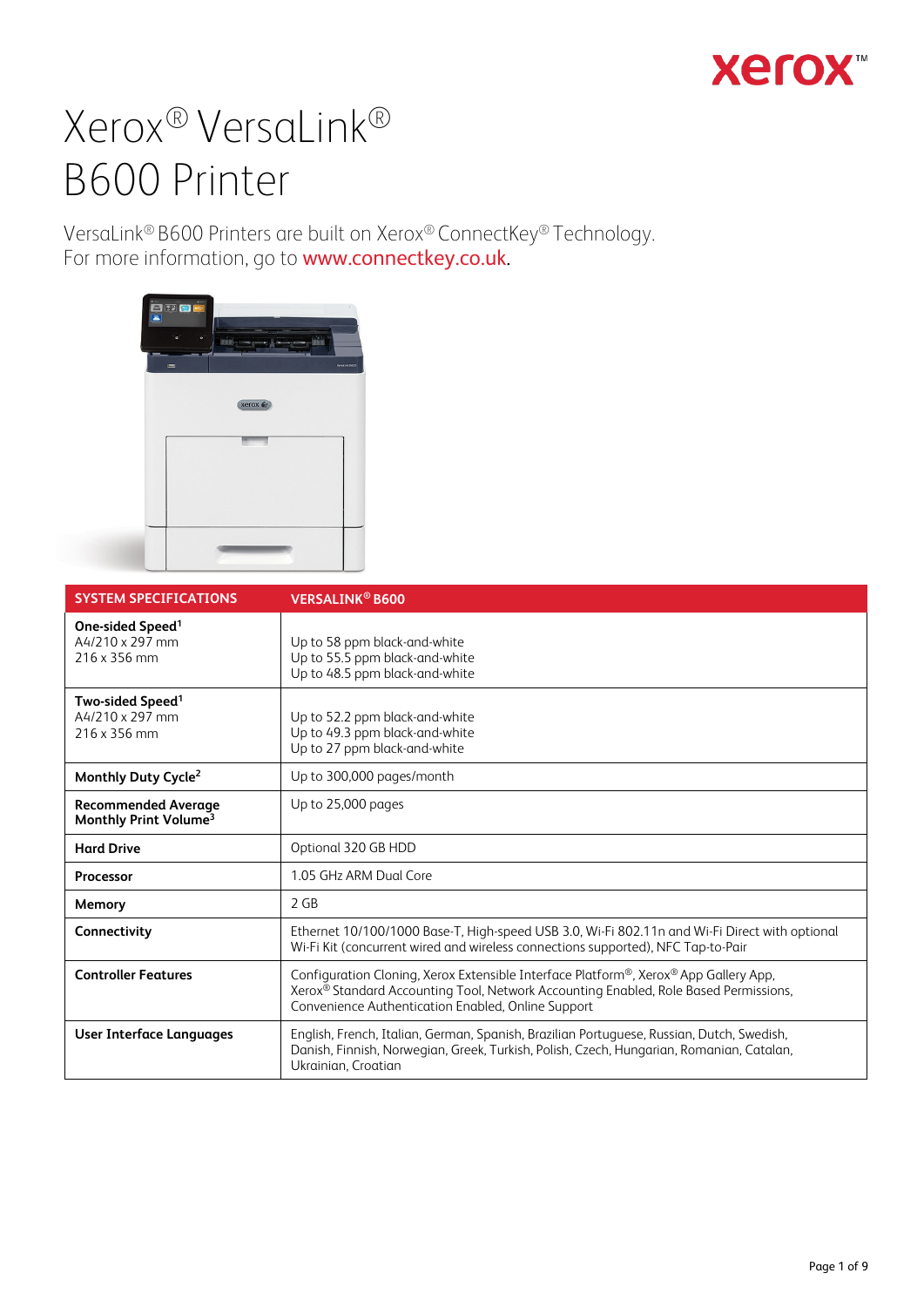| <b>DEVICE SPECIFICATIONS</b>                                      |                                                                     |              |               |               |
|-------------------------------------------------------------------|---------------------------------------------------------------------|--------------|---------------|---------------|
| <b>ELECTRICAL REQUIREMENTS</b>                                    |                                                                     |              |               |               |
| <b>North America</b>                                              | Voltage: 110-127 VAC +/- 10%<br>Frequency: 50/60 Hz +/- 3% Hz, 12 A |              |               |               |
| <b>Europe and Other Geographies</b>                               | Voltage: 220-240 VAC +/- 10%<br>Frequency: 50/60 Hz +/- 3% Hz, 8 A  |              |               |               |
| <b>POWER CONSUMPTION</b>                                          |                                                                     |              |               |               |
| Continuous Print <sup>4</sup>                                     | 900 watts or less                                                   |              |               |               |
| Ready (Standby) <sup>4</sup>                                      | 72 watts or less                                                    |              |               |               |
| <b>Energy Saver (Sleep Mode)4</b>                                 | 0.78 watts or less                                                  |              |               |               |
| Power-Off Mode <sup>3</sup>                                       | 220-240 VAC: 0.3 watts or less<br>110-127 VAC: 0.2 watts or less    |              |               |               |
| <b>OPERATING ENVIRONMENT</b>                                      |                                                                     |              |               |               |
| <b>Required Temperature</b><br>Range (Storage)                    | 0 to 35 °C                                                          |              |               |               |
| <b>Required Temperature</b><br><b>Range (Operating)</b>           | 10 to 32 °C                                                         |              |               |               |
| <b>Required Relative Humidity</b>                                 | 15% to 85%                                                          |              |               |               |
| <b>Sound Power Levels</b><br>Running<br>Standby                   | 70 $dB(a)$ or less<br>$42 dB(a)$ or less                            |              |               |               |
| <b>Sound Pressure Levels</b><br>Running<br>Standby                | 56.8 $dB(a)$ or less<br>$27.1$ dB( $a$ ) or less                    |              |               |               |
| <b>Boot Time</b><br>(from Off to UI Ready)                        | Less than 79 seconds                                                |              |               |               |
| <b>Warm-up Time</b><br>(from Sleep to UI Ready)                   | Less than 47 seconds                                                |              |               |               |
| <b>DIMENSIONS AND</b><br><b>WEIGHT (UNPACKAGED)</b>               | <b>WIDTH</b>                                                        | <b>DEPTH</b> | <b>HEIGHT</b> | <b>WEIGHT</b> |
| <b>Base Unit</b>                                                  | 427.4 mm                                                            | 465.5 mm     | 443.4 mm      | 22.3 kg       |
| <b>Base Unit with Additional</b><br>550-sheet Tray                | 427.4 mm                                                            | 465.5 mm     | 566.4 mm      | 28.9 kg       |
| <b>Base Unit with</b><br><b>High Capacity Feeder</b>              | 427.4 mm                                                            | 465.5 mm     | 902.4 mm      | 42 kg         |
| <b>Base Unit with High Capacity</b><br><b>Feeder and Finisher</b> | 427.4 mm                                                            | 465.5 mm     | 1150.4 mm     | 48.8 kg       |
| <b>Base Unit with High Capacity</b><br><b>Feeder and Mailbox</b>  | 427.4 mm                                                            | 465.5 mm     | 1150.4 mm     | 47.3 kg       |
| 550-sheet Tray                                                    | 420 mm                                                              | 464.5 mm     | 123 mm        | $6.6$ kg      |
| <b>High Capacity Feeder</b><br>(includes Caster Base)             | 724.2 mm                                                            | 772.1 mm     | 459 mm        | 19.7 kg       |
| <b>Cabinet (includes Caster Base)</b>                             | 724.2 mm                                                            | 772.1 mm     | 336 mm        | 16.6 kg       |
| <b>Caster Base</b>                                                | 724.2 mm                                                            | 772.1 mm     | 90 mm         | 8.5 kg        |
| Mailbox                                                           | 450.8 mm                                                            | 477.6 mm     | 248.0 mm      | 5.3 kg        |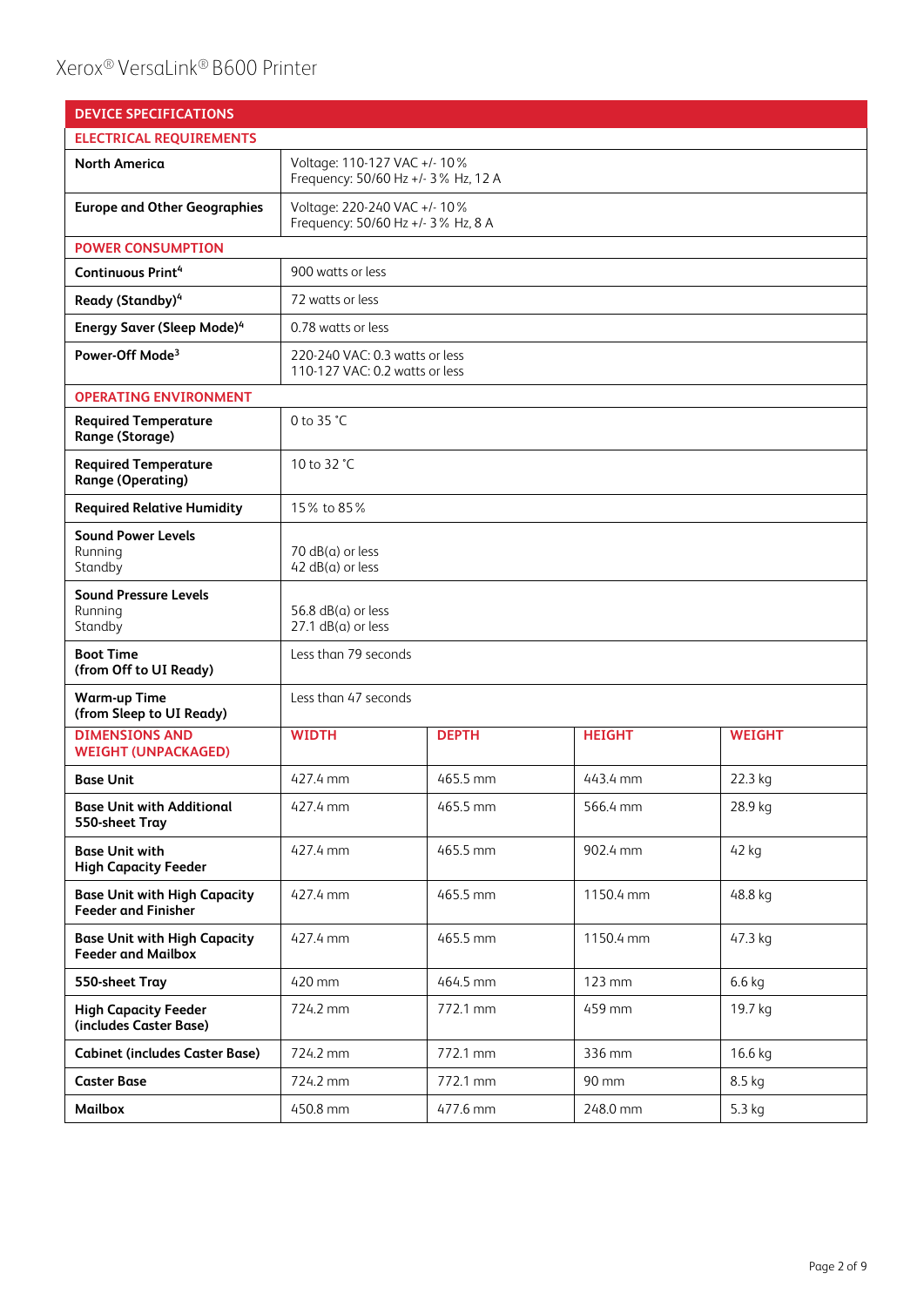| Finisher                                                                             | 450.8 mm                                       | 411.0 mm     | 248.0 mm      | 6.8 <sub>kq</sub> |
|--------------------------------------------------------------------------------------|------------------------------------------------|--------------|---------------|-------------------|
| <b>DIMENSIONS AND</b><br><b>WEIGHT (PACKAGED)</b>                                    | <b>WIDTH</b>                                   | <b>DEPTH</b> | <b>HEIGHT</b> | <b>WEIGHT</b>     |
| <b>Base Unit</b>                                                                     | 580 cm                                         | 634 cm       | 607 cm        | 28 kg             |
| 550-sheet Tray                                                                       | 535 cm                                         | 584 cm       | 248 cm        | 8.5 kg            |
| <b>High Capacity Feeder</b><br>(includes Caster Base)                                | 568 cm                                         | 663 cm       | 711 cm        | 38 kg             |
| <b>Cabinet (includes Caster Base)</b>                                                | 584 cm                                         | 629 cm       | 597 cm        | 28 kg             |
| <b>Caster Base</b>                                                                   | 585 cm                                         | 619 cm       | 330 cm        | 18 kg             |
| <b>Mailbox</b>                                                                       | 573 cm                                         | 518 cm       | 386 cm        | 7.8 kg            |
| <b>Finisher</b>                                                                      | 573 cm                                         | 398 cm       | 386 cm        | 8.8 kg            |
| <b>Wireless Network</b><br>Adapter (Wi-Fi Kit)                                       | 188 cm                                         | 136 cm       | 55 cm         | $0.1$ kg          |
| <b>Hard Drive</b>                                                                    | 116 cm                                         | 46 cm        | 178 cm        | $0.18$ kg         |
| <b>CERTIFICATIONS</b>                                                                |                                                |              |               |                   |
| To view the latest list of certifications, go to www.xerox.com/OfficeCertifications. |                                                |              |               |                   |
| <b>PRINT</b>                                                                         |                                                |              |               |                   |
| <b>First-Print-Out Time</b>                                                          | As fast as 4.0 seconds                         |              |               |                   |
| <b>Print Resolution</b>                                                              | Up to 1200 x 1200 dpi                          |              |               |                   |
| <b>Page Description Languages</b>                                                    | PCL® 5e.<br>6 PDF<br><b>XPS</b><br><b>TIFF</b> |              |               |                   |

| <b>Maximum Print Area</b> | 4 mm from lead edge of paper, 2 mm from Side and Trail edges of paper |
|---------------------------|-----------------------------------------------------------------------|

JPEG HP-GL

Adobe® PostScript® 3™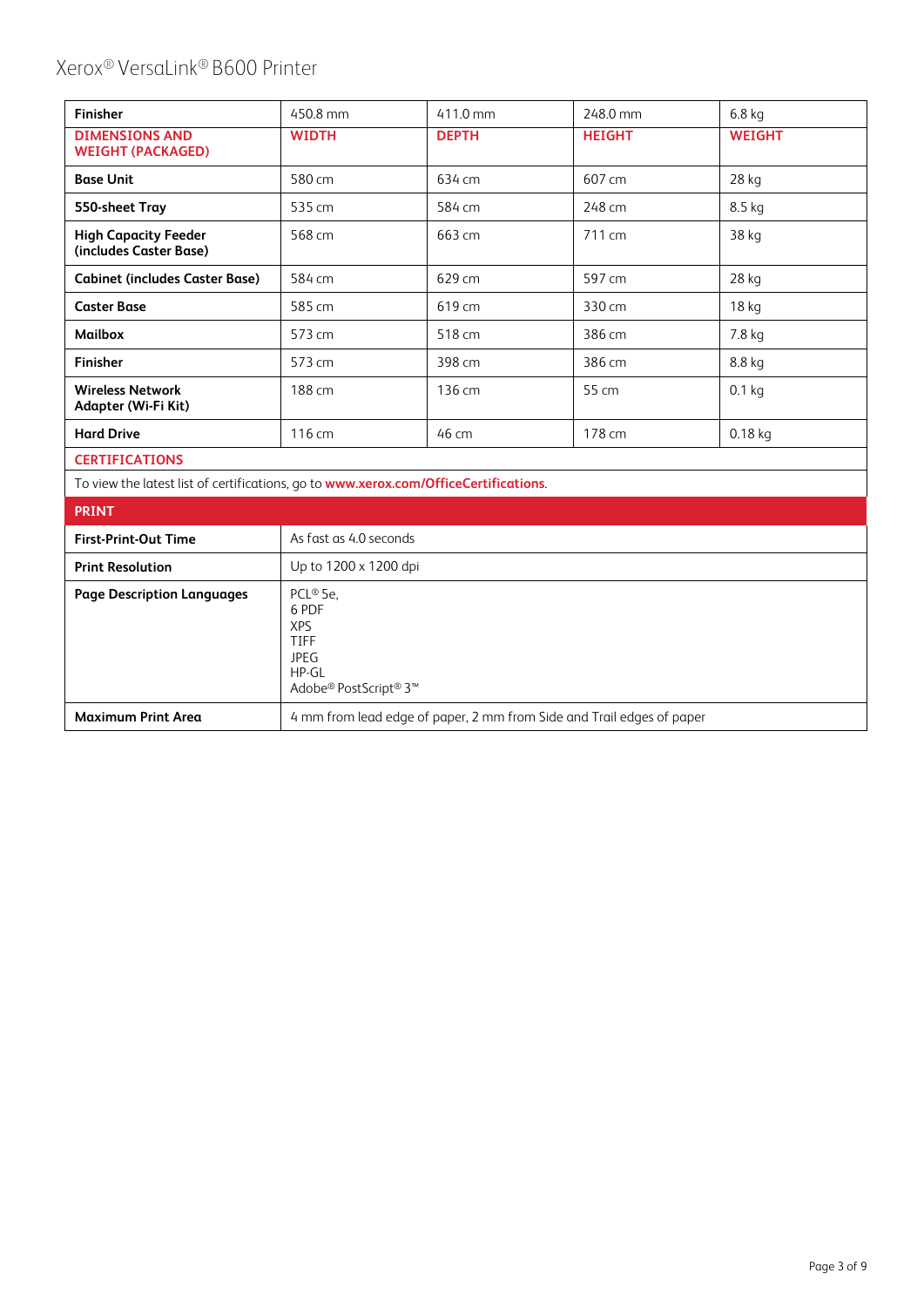| <b>Print Features</b>                               | <b>Application Defaults</b><br>Banner Pages Enable/Disable<br><b>Bi-directional Realtime Status</b><br>Booklet Layout<br>Draft Mode<br>Fit to New Paper Size<br>Job Identification (Print ID or Banner, Print ID in margins on first page only or all pages)<br>Job Monitoring (Client or Local User Interface)<br>N-up Page Layout (up to 16 pages per sheet)<br>Paper Selection by Attribute<br><b>Personal Print</b><br>Print Around Enable/Disable<br>Print from USB<br>Sample Set<br>Saved Job<br>Scaling<br>Secure Print<br>Skip Blank Pages<br>Special Pages (exception page programming: covers, inserts, exceptions pages)<br>Store and Recall Driver Settings<br>Stored Jobs<br>Deletion Two-sided<br>Printing<br>Watermark (predefined and custom)<br><b>Earth Smart Driver Settings</b> |
|-----------------------------------------------------|-----------------------------------------------------------------------------------------------------------------------------------------------------------------------------------------------------------------------------------------------------------------------------------------------------------------------------------------------------------------------------------------------------------------------------------------------------------------------------------------------------------------------------------------------------------------------------------------------------------------------------------------------------------------------------------------------------------------------------------------------------------------------------------------------------|
| <b>Print from USB</b>                               | Allows walk-up printing from Type A USB port<br>Supports direct printing from computer via Type B USB port<br>Supported file formats: PDF, JPEG, TIFF, XPS, PDF/A                                                                                                                                                                                                                                                                                                                                                                                                                                                                                                                                                                                                                                   |
| <b>Operating Systems</b>                            | Windows® 7, 8, 8.1, 10<br>Windows Server 2008 SP2, Server 2008 R2 SP1, Server 2012, Server 2012 R2, Server 2016<br>macOS <sup>®</sup> 10.11, 10.12, 10.13<br>Citrix®<br>Redhat <sup>®</sup> Enterprise Linux <sup>®</sup><br>Fedora Core<br>IBM <sup>®</sup> AIX <sup>®</sup><br>HP-UX <sup>®</sup><br>Oracle <sup>®</sup> Solaris<br><b>SUSE®</b><br><b>SAP®</b><br>Note: For information about supported versions for the above operating systems, please<br>visit our Drivers & Downloads page and specify your device at www.support.xerox.com.                                                                                                                                                                                                                                                 |
| <b>Fonts</b>                                        | PostScript fonts: 136<br>PCL fonts: 83                                                                                                                                                                                                                                                                                                                                                                                                                                                                                                                                                                                                                                                                                                                                                              |
| Xerox <sup>®</sup> Global Print Driver <sup>®</sup> | A truly universal print driver that lets IT administrators install, upgrade and manage Xerox® and<br>non-Xerox devices from a single driver. It provides a consistent, easy-to-use interface for<br>End users, reducing the number of support calls and simplifying print services management.                                                                                                                                                                                                                                                                                                                                                                                                                                                                                                      |
| Xerox <sup>®</sup> Pull Print Driver                | Makes it easy for IT managers to qualify, deploy and manage all print devices using a single driver<br>in a Pull Print environment. Uses a single queue and single driver. The Xerox® Pull Print Driver<br>extends convenience across a broad range of printing assets. IT administrators no longer need<br>to manage and configure multiple drivers. Used in conjunction with Equitrac Office®,<br>Ysoft <sup>®</sup> SafeQ®, Pharos® and others.                                                                                                                                                                                                                                                                                                                                                  |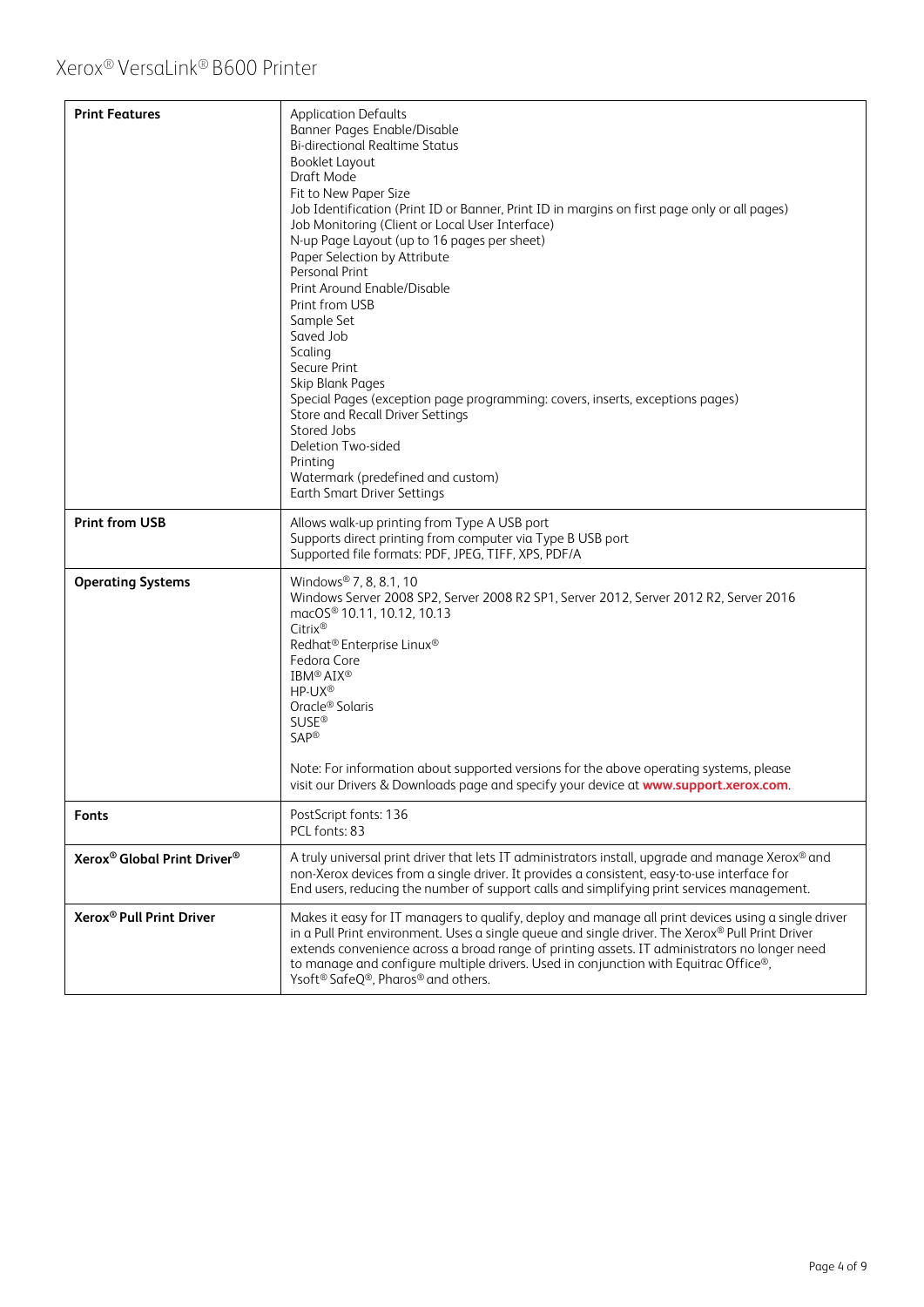| <b>SOFTWARE SOLUTIONS</b>                                                                                         |                                                                                                                                                                                                                                                                                                                                                                                                                                                                                                                                                                                                                                                                                                                                                                 |
|-------------------------------------------------------------------------------------------------------------------|-----------------------------------------------------------------------------------------------------------------------------------------------------------------------------------------------------------------------------------------------------------------------------------------------------------------------------------------------------------------------------------------------------------------------------------------------------------------------------------------------------------------------------------------------------------------------------------------------------------------------------------------------------------------------------------------------------------------------------------------------------------------|
| Xerox <sup>®</sup> ConnectKey <sup>®</sup> Apps<br>(Found at the Xerox App Gallery)                               | Increase user productivity by simplifying and shortening everyday tasks. Unlike traditional<br>software, ConnectKey® Apps do not require a dedicated server, PC or IT resource. Instead,<br>simply download these lightweight, serverless ConnectKey® Apps to the ConnectKey®<br>Technology-enabled device.                                                                                                                                                                                                                                                                                                                                                                                                                                                     |
| MOBILE SOLUTIONS AND MOBILE DEVICE APPS                                                                           |                                                                                                                                                                                                                                                                                                                                                                                                                                                                                                                                                                                                                                                                                                                                                                 |
| Apple <sup>®</sup> AirPrint <sup>®</sup>                                                                          | Print email, photos and important office documents directly from an Apple iPhone® or iPad®,<br>with no drivers to install and no cables to connect. With AirPrint, an iPhone or iPad automatically<br>locates and connects to the AirPrint-enabled device over the office Wi-Fi network.                                                                                                                                                                                                                                                                                                                                                                                                                                                                        |
| Mopria <sup>®</sup> Certified                                                                                     | ConnectKey® Technology-enabled print devices are Mopria® certified. Mopria® certification<br>ensures you can print wirelessly from your Mopria® supported (Android) smart phone, tablet and<br>other mobile devices instantly and easily.                                                                                                                                                                                                                                                                                                                                                                                                                                                                                                                       |
| Xerox <sup>®</sup> @printbyXerox App                                                                              | @printbyXerox App is a free service that allows secure printing from any email-enabled device<br>(computer, phone, tablet, iOS, Android <sup>™</sup> , Google® Chromebook™ and more) to a Xerox® printer or<br>multifunction printer using a single email address with no IT intervention. No training is needed.<br>End users simply send attachments to the email address, and release them at the multifunction<br>printer panel.                                                                                                                                                                                                                                                                                                                            |
| Xerox <sup>®</sup> Print Services plug-in<br>for Android <sup>™</sup> (Free at<br>Google Play <sup>™</sup> Store) | The Xerox® Print Services plug-in for Android KitKat (4.4 or greater) devices streamlines mobile<br>printing without third-party apps or additional print drivers. You can easily print photos, web pages<br>and documents when your mobile device is connected to multifunction printers using a wireless<br>network. A robust print option set includes two-sided printing, stapling and secure code release.<br>A free download is available from the Google Play™ store.                                                                                                                                                                                                                                                                                    |
| Xerox <sup>®</sup> Workplace Suite<br>and Xerox® Workplace Cloud                                                  | Xerox® Workplace Suite is a modular set of workflows designed to save customers time and money<br>by providing effective control over their print fleet, while enabling worker productivity and mobility<br>through a set of robust workflows. Xerox enables ultimate customer flexibility by offering these<br>capabilities in both an on-premises server version (Workplace Suite) and with a cloud based-version<br>(Workplace Cloud) of this solution.                                                                                                                                                                                                                                                                                                      |
| <b>SECURITY</b>                                                                                                   |                                                                                                                                                                                                                                                                                                                                                                                                                                                                                                                                                                                                                                                                                                                                                                 |
| <b>Security Features</b>                                                                                          | Access controls<br>AES 256-bit Encryption<br>Audit Log<br>Certificate path validation<br>Certificate Revocation List (CRL)/Status Protocol (OCSP)<br>Detection of External Program Falsification (XCP Plug-in)<br>Cisco <sup>®</sup> Identity Services Engine (ISE) Integration<br>Domain Filtering<br>FIPS 140-2<br>Firmware Verification<br>Immediate Disk Overwrite*<br>IP Address Filtering<br><b>IPsec</b><br>Network Authentication<br>Port Filtering<br>Pre-installed Self-Signed Certificates<br><b>Role Based Permissions</b><br>Secure print<br>Security certificate management<br>Smart Card Enablement (CAC/PIV/.NET)<br>SNMP <sub>v3</sub><br>Status Protocol (OCSP)<br>TLS/SSL<br>Trusted Platform Module (TPM)<br>*Requires HDD/Productivity Kit |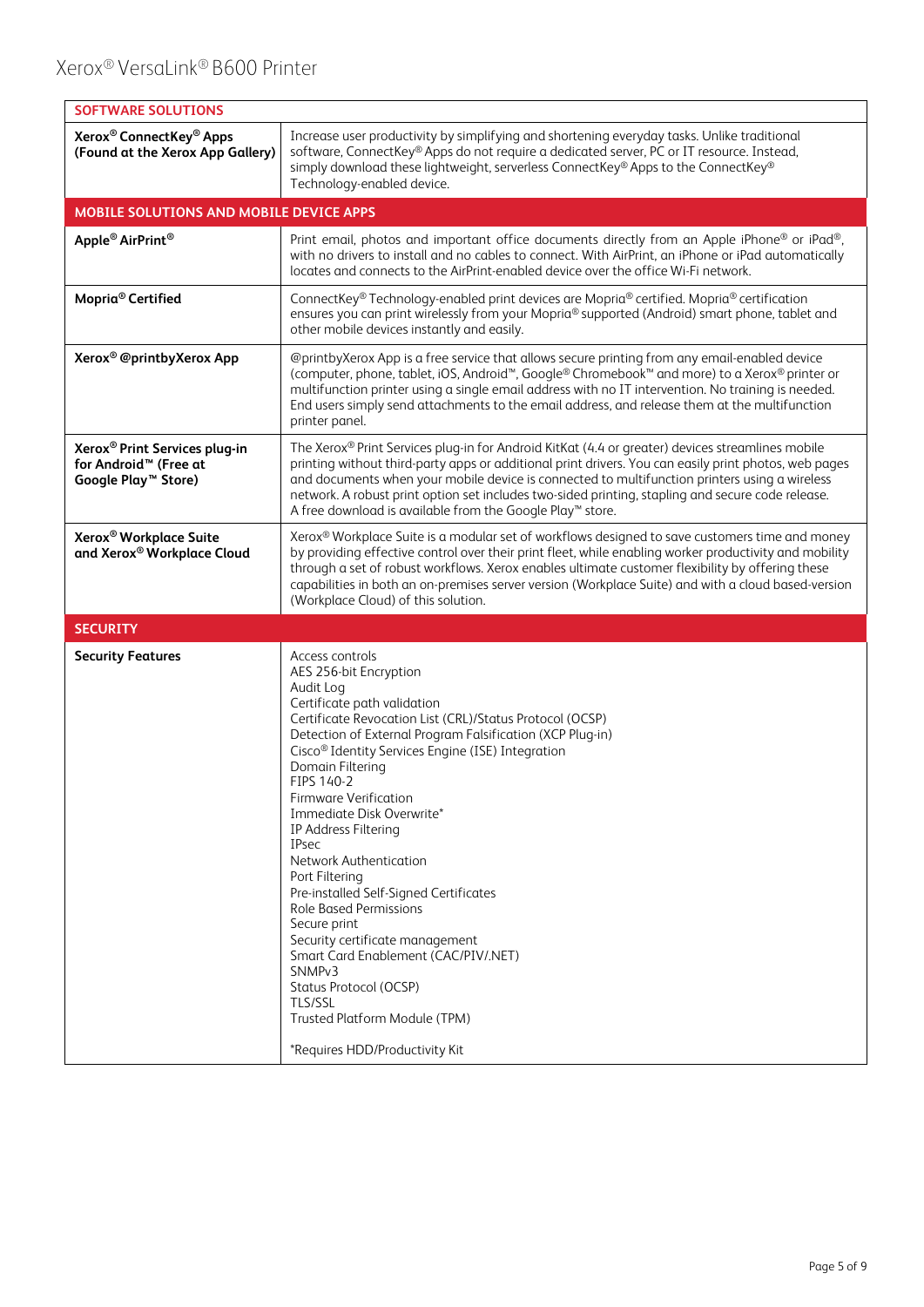| <b>ACCOUNTING</b>                   |                                                                                                                                                                                                                                                                                                                                                                                                                                                                                                                                                                                                                                                                                        |
|-------------------------------------|----------------------------------------------------------------------------------------------------------------------------------------------------------------------------------------------------------------------------------------------------------------------------------------------------------------------------------------------------------------------------------------------------------------------------------------------------------------------------------------------------------------------------------------------------------------------------------------------------------------------------------------------------------------------------------------|
|                                     | XEROX <sup>®</sup> STANDARD ACCOUNTING/NETWORK ACCOUNTING (STANDARD)                                                                                                                                                                                                                                                                                                                                                                                                                                                                                                                                                                                                                   |
| <b>Tracking</b>                     | Print usage                                                                                                                                                                                                                                                                                                                                                                                                                                                                                                                                                                                                                                                                            |
| Accounting                          | Xerox <sup>®</sup> Standard Accounting Tool<br>Up to 1,000 User Accounts without HDD<br>Up to 9,999 User Accounts with HDD<br>Up to 500 General Accounts<br>Network Accounting (Job-Based Accounting)<br>Up to 1,000 User IDs; Up to 1,000 Account IDs without HDD<br>Up to 60,000 User IDs; Up to 60,000 Account IDs with HDD<br>Up to 14,000 Accounting Records (transactions)                                                                                                                                                                                                                                                                                                       |
| <b>Features</b>                     | Administrator can manage the feature via the Embedded Web Server.                                                                                                                                                                                                                                                                                                                                                                                                                                                                                                                                                                                                                      |
|                                     | ACCOUNTING OPTIONS - NETWORK ACCOUNTING (ALLOWS CENTRAL SERVER TO MANAGE ALL ACCOUNTING)                                                                                                                                                                                                                                                                                                                                                                                                                                                                                                                                                                                               |
|                                     | • Enhanced network accounting with up-to-the-minute data on how the system is being used<br>• Comprehensive management and enterprise-scale tracking and reporting of print usage<br>• Numerous solutions are available through Xerox Alliance Partners. For details,<br>visit www.xerox.co.uk<br>• Security enhancements include simultaneous support for HTTP/HTTPS protocols<br>• Device requests account authentication from third-party server, enabling larger databases<br>of users and accounts<br>• Accept Authentication Login at control panel and pass to third-party Networking Account<br>• Interface with third-party accounting terminal for accounting user interface |
| <b>PAPER HANDLING</b>               |                                                                                                                                                                                                                                                                                                                                                                                                                                                                                                                                                                                                                                                                                        |
| <b>BYPASS TRAY</b>                  |                                                                                                                                                                                                                                                                                                                                                                                                                                                                                                                                                                                                                                                                                        |
| Capacity <sup>5</sup>               | 150 sheets                                                                                                                                                                                                                                                                                                                                                                                                                                                                                                                                                                                                                                                                             |
| <b>Sizes</b>                        | Custom sizes: 76 x 127 mm to 216 x 356 mm                                                                                                                                                                                                                                                                                                                                                                                                                                                                                                                                                                                                                                              |
| Weights<br>One-sided:<br>Two-sided: | 60 to 220 gsm<br>60 to 176 gsm                                                                                                                                                                                                                                                                                                                                                                                                                                                                                                                                                                                                                                                         |
| <b>Media Types</b>                  | Plain Paper<br>Bond<br>Punched<br>Pre-Printed<br>Recycled<br>Envelopes<br>Labels<br>Lightweight Card Stock<br>Cardstock<br>Letterhead<br>Custom 1 - 5                                                                                                                                                                                                                                                                                                                                                                                                                                                                                                                                  |
| <b>TRAY 1</b>                       |                                                                                                                                                                                                                                                                                                                                                                                                                                                                                                                                                                                                                                                                                        |
| Capacity <sup>5</sup>               | 550 sheets                                                                                                                                                                                                                                                                                                                                                                                                                                                                                                                                                                                                                                                                             |
| <b>Sizes</b>                        | Custom sizes: 76.2 x 190 mm to 216 x 356 mm                                                                                                                                                                                                                                                                                                                                                                                                                                                                                                                                                                                                                                            |
| Weights<br>One-sided:<br>Two-sided: | 60 to 220 gsm<br>60 to 176 gsm                                                                                                                                                                                                                                                                                                                                                                                                                                                                                                                                                                                                                                                         |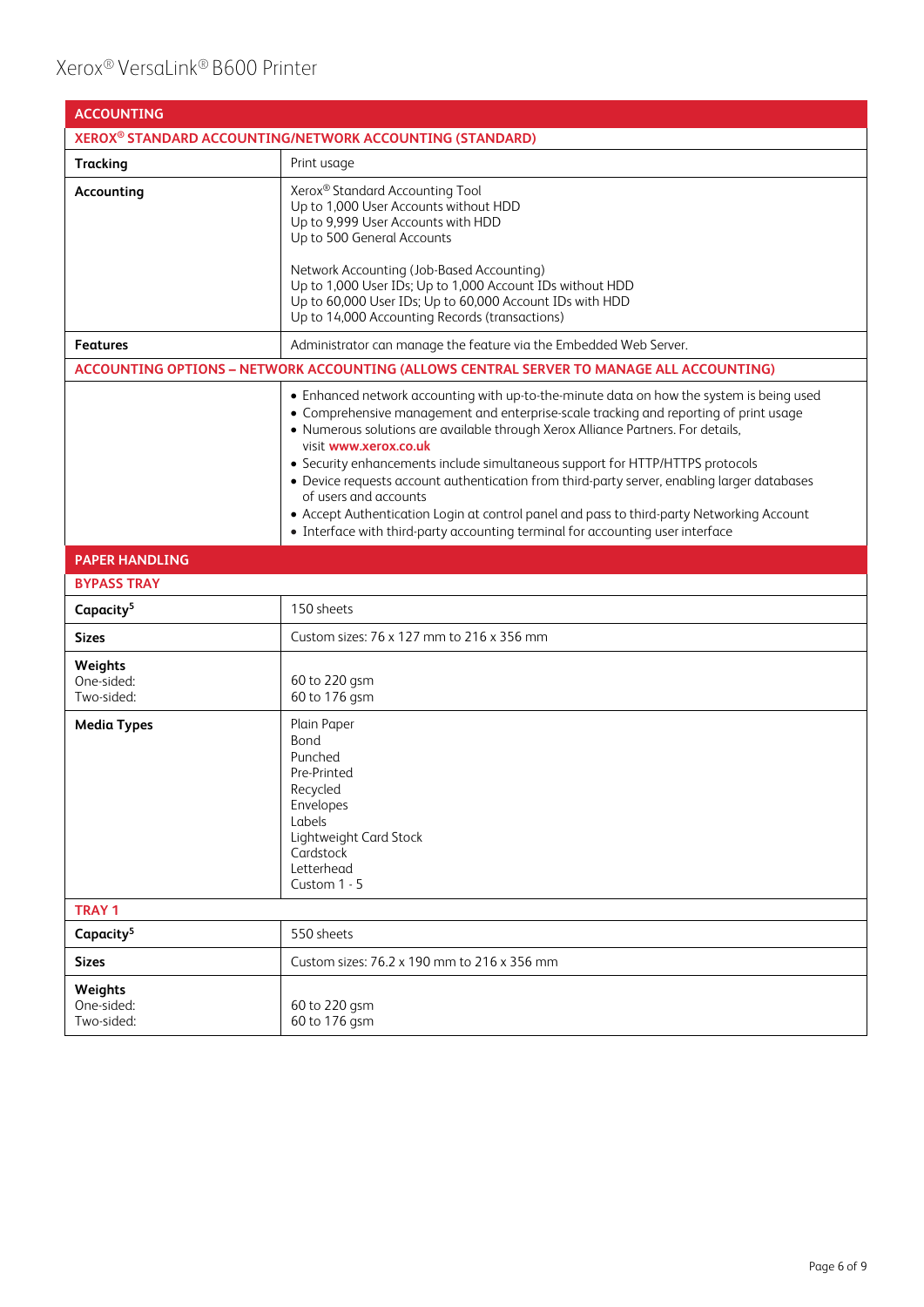| <b>Media Types</b>                                                | Pre-Printed<br>Recycled<br>Envelopes (Tray 1 only)<br>Labels<br>Lightweight Cardstock<br>Cardstock<br>Letterhead<br>Custom 1 - 5 |
|-------------------------------------------------------------------|----------------------------------------------------------------------------------------------------------------------------------|
| <b>UP TO 4 ADDITIONAL TRAYS</b>                                   |                                                                                                                                  |
| Capacity <sup>5</sup>                                             | 550 sheets                                                                                                                       |
| <b>Sizes</b>                                                      | Custom sizes: 76.2 x 190 mm to 216 x 356 mm                                                                                      |
| Weights<br>One-sided:<br>Two-sided:                               | 60 to 220 gsm<br>60 to 176 gsm                                                                                                   |
| <b>Media Types</b>                                                | Pre-Printed<br>Recycled<br>Envelopes (Tray 1 only)<br>Labels<br>Lightweight Cardstock<br>Cardstock<br>Letterhead<br>Custom 1 - 5 |
|                                                                   | HIGH CAPACITY FEEDER (CAN BE COMBINED WITH UP TO 1 ADDITIONAL TRAY)                                                              |
| Capacity <sup>5</sup>                                             | 2,000 sheets                                                                                                                     |
| <b>Sizes</b>                                                      | Standard sizes: A4 SEF, Letter SEF                                                                                               |
| Weights<br>One-sided:<br>Two-sided:                               | 60 to 176 gsm<br>60 to 176 gsm                                                                                                   |
| <b>Types</b>                                                      | Plain Paper<br>Bond<br>Punched<br>Pre-Printed<br>Recycled<br>Lightweight Cardstock<br>Letterhead<br>Custom 1 - 5                 |
| <b>TOTAL PAPER CAPACITY<sup>5</sup></b>                           |                                                                                                                                  |
| <b>Base Unit</b>                                                  | 700 sheets                                                                                                                       |
| <b>Base Unit with Additional</b><br>550-sheet Tray                | 1,250 sheets                                                                                                                     |
| <b>Base Unit with High</b><br><b>Capacity Feeder</b>              | 2,700 sheets                                                                                                                     |
| <b>Base Unit with High Capacity</b><br><b>Feeder and Finisher</b> | 2,700 sheets                                                                                                                     |
| <b>Base Unit with High Capacity</b><br><b>Feeder and Mailbox</b>  | 2,700 sheets                                                                                                                     |
| <b>Maximum Paper Capacity</b>                                     | 3,250 sheets                                                                                                                     |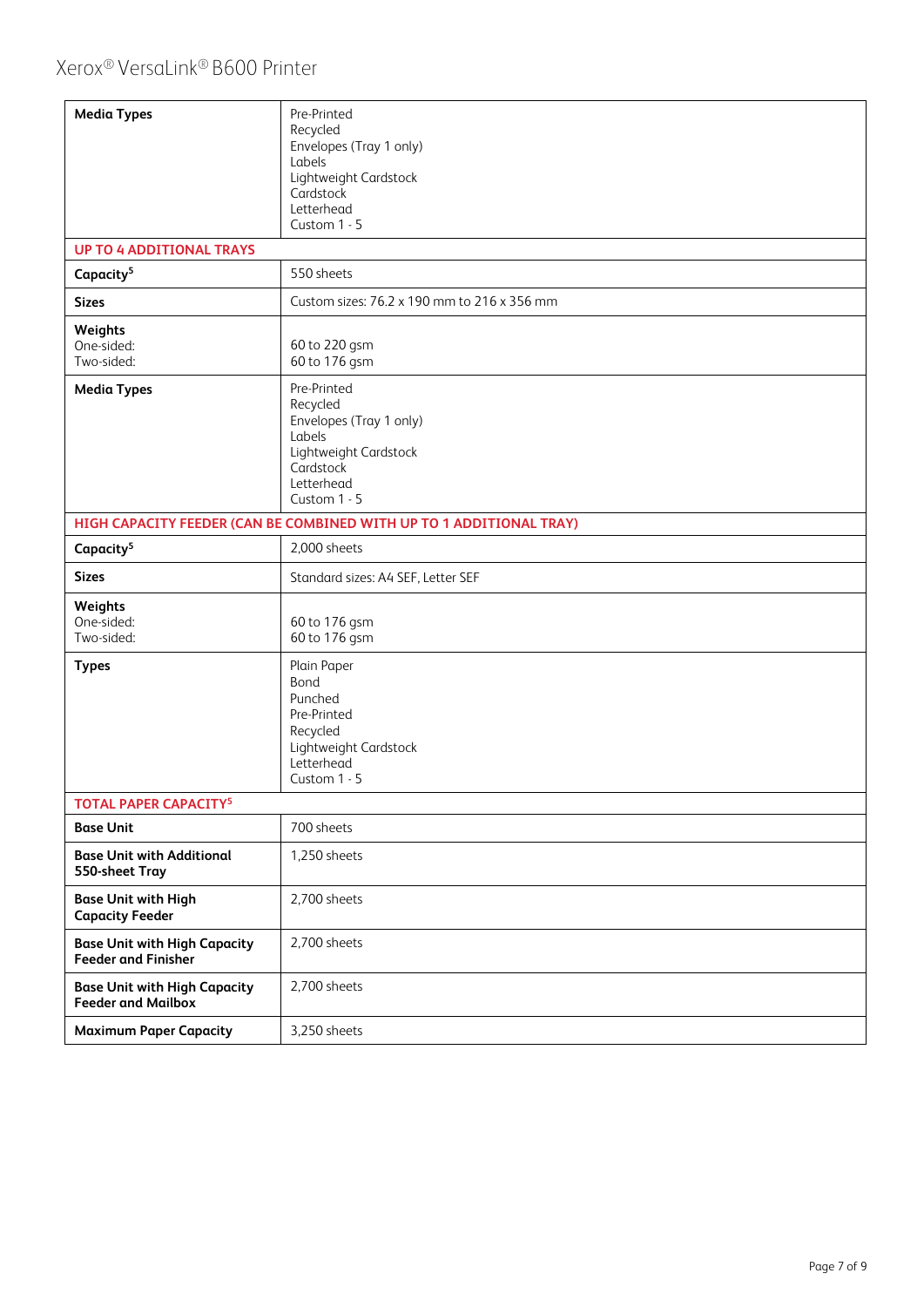| <b>PAPER OUTPUT</b>                                     |                                                                                                                                                                                                                                                                                                                                                                                                                                              |
|---------------------------------------------------------|----------------------------------------------------------------------------------------------------------------------------------------------------------------------------------------------------------------------------------------------------------------------------------------------------------------------------------------------------------------------------------------------------------------------------------------------|
| <b>OUTPUT TRAY</b>                                      |                                                                                                                                                                                                                                                                                                                                                                                                                                              |
| Capacity <sup>5</sup>                                   | 500 sheets with tray full sensor (without Finisher or Mailbox)                                                                                                                                                                                                                                                                                                                                                                               |
| <b>Automatic Two-sided Printing</b>                     | Standard                                                                                                                                                                                                                                                                                                                                                                                                                                     |
| <b>FINISHER</b>                                         |                                                                                                                                                                                                                                                                                                                                                                                                                                              |
| Capacity <sup>5</sup>                                   | 500-sheet tray, 50-sheet stapling                                                                                                                                                                                                                                                                                                                                                                                                            |
| <b>MAILBOX</b>                                          |                                                                                                                                                                                                                                                                                                                                                                                                                                              |
| Capacity <sup>5</sup>                                   | Four 100-sheet bins                                                                                                                                                                                                                                                                                                                                                                                                                          |
| <b>DEVICE MANAGEMENT</b>                                |                                                                                                                                                                                                                                                                                                                                                                                                                                              |
| <b>Network Protocols</b>                                | TCP/IP: HTTP/HTTPS, Internet Printing Protocol, LPR/LPD, Raw Socket Printing/Port 9100,<br>IPv4/IPv6, WSD LDAP<br>Bonjour <sup>®</sup> /AirPrint <sup>®</sup><br>Most protocols not in use can be disabled                                                                                                                                                                                                                                   |
| <b>Administrative Protocols</b>                         | DHCP, SNMP, WINS, HTTP, HTTPS, TLS, SNTP, MDNS                                                                                                                                                                                                                                                                                                                                                                                               |
| <b>REMOTE CONTROL PANEL</b>                             |                                                                                                                                                                                                                                                                                                                                                                                                                                              |
|                                                         | • Enables faster, more convenient technical support and user training<br>• IT administrators and other authorised users can control the device remotely from a web<br>page on any device<br>• Remote user experience is identical to performing tasks directly at the device                                                                                                                                                                 |
| <b>XEROX<sup>®</sup> CENTREWARE<sup>®</sup> WEB</b>     |                                                                                                                                                                                                                                                                                                                                                                                                                                              |
|                                                         | • A web-based server application for network administrators that permits web-browser-<br>based device management from any workstation, whether running Windows, UNIX or any<br>other operating system<br>• Works with any SNMP-managed printer from any manufacturer<br>• Provides help with device discovery and installations, health checks and troubleshooting,<br>and device upgrades, as well as basic accounting and asset management |
| <b>EMBEDDED WEB SERVER - INTEGRATED DEVICE WEB PAGE</b> |                                                                                                                                                                                                                                                                                                                                                                                                                                              |
| <b>Device Status</b>                                    | • Tray Status/Contents<br>• Consumables Status<br>• Billing/Usage<br>· Quick Links<br>• Online Support                                                                                                                                                                                                                                                                                                                                       |
| <b>Print Queue Viewing</b>                              | Job print queue management - view and delete                                                                                                                                                                                                                                                                                                                                                                                                 |
| <b>Job Submission</b>                                   | Print-ready files (PS, PCL, PDF, XPS, JPEG)                                                                                                                                                                                                                                                                                                                                                                                                  |
| <b>Device Administration</b>                            | Allows simple, remote installation setting of configuration options and management of the device                                                                                                                                                                                                                                                                                                                                             |
| <b>Browsers</b>                                         | Microsoft <sup>®</sup> Internet Explorer <sup>®</sup><br>Microsoft Edge <sup>™</sup><br>Mozilla <sup>™</sup> Firefox <sup>®</sup><br>Apple® Safari®<br>Google Chrome <sup>™</sup>                                                                                                                                                                                                                                                            |
| <b>REMOTE SERVICES</b>                                  |                                                                                                                                                                                                                                                                                                                                                                                                                                              |
| <b>Xerox Automated Meter</b><br><b>Readings (AMR)</b>   | Automates the process of collecting and submitting meter reads for tracking and billing of<br>Xerox® device usage. Eliminates the need for time-consuming end-user involvement and ensures<br>that meter reads are submitted to Xerox on time.                                                                                                                                                                                               |
| <b>Automatic Supplies</b><br><b>Replenishment (ASR)</b> | Automatically orders supplies for Xerox® output devices based on actual usage, eliminating<br>the need to manually manage supplies inventory.                                                                                                                                                                                                                                                                                                |